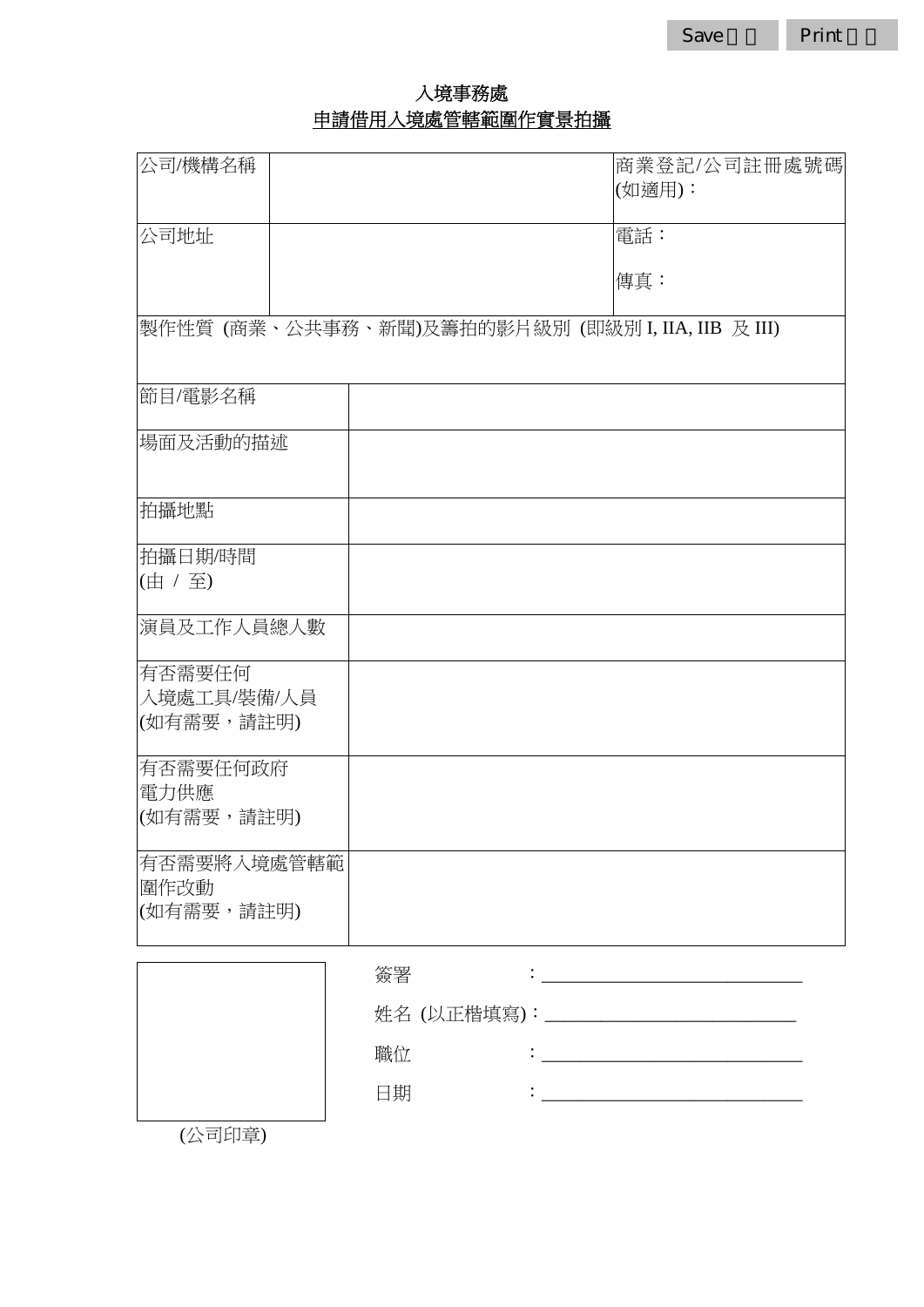- 1. 任何拍攝申請須在擬定拍攝日期十個工作天前送交香港灣仔告士打道七號 入境事務大樓二樓入境事務處傳訊及公共事務組 (電話︰2829 3003 / 圖文 傳真︰2824 0598)。
- 2. 有關該劇的劇本及故事大綱須隨申請表格一併附上。
- 3. 若有關的拍攝為商業用途,申請人須參閱「申請使用入境處管轄範圍作商業 用途之實景拍攝指引」。

透過本申請表格提供的個人資料,將用作處理上述申請。該資料可能會送交有關 部門**/**機構**/**當局及由其任命處理該申請的人員。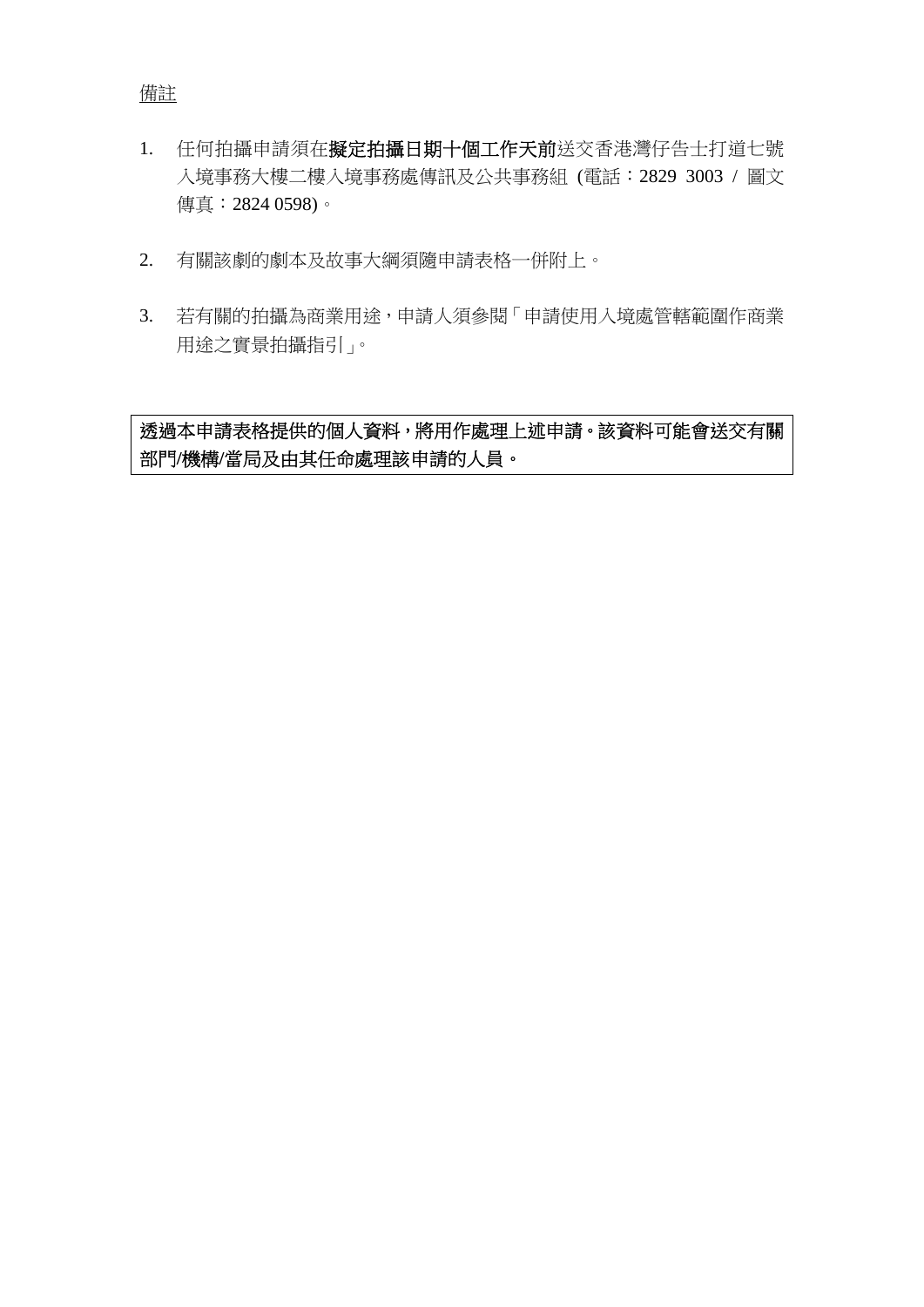#### **IMMIGRATION DEPARTMENT**

# **Guidelines on Application for Use of Immigration Premises for Location Filming for Commercial Purpose**

### **I. Conditions of Approval**

- 1. Applicants for the Use of Immigration Premises for Location Filming for Commercial Purpose to be approved are required to observe the following conditions:-
	- (a) No damage shall be caused to any property at the Immigration premises.
	- (b) No nuisance, disturbance or inconvenience shall be permitted to be caused by onlookers.
	- (c) The nature of the film shall not be a cause of embarrassment to the Government of the Hong Kong Special Administrative Region and the Department, nor shall it offend the Laws of Hong Kong or be of immoral, defamatory or political flavour.
	- (d) The applicant shall be liable for and shall fully indemnify the Government of the Hong Kong Special Administrative Region against any expense, liability, loss, claim or proceedings in respect of any damage whatsoever to any property real or personal insofar as such damage arises out of or in the course of or by reason of the carrying out of the filming operations or activities in or about the property and is due to any negligence, omission, recklessness, unauthorized act or default of the applicant or any person for whom the applicant is responsible.
	- (e) The applicant shall be liable for and shall fully indemnify the Government of the Hong Kong Special Administrative Region against any expense, liability, loss, claim or proceedings whatsoever arising under any statute or at common law in respect of personal injury or death of any person whomsoever arising out of or in the course of or caused by the carrying out of the filming operations or activities in or about the property.
	- (f) The applicant shall pay a fee for the company use of the Immigration premises for location filming.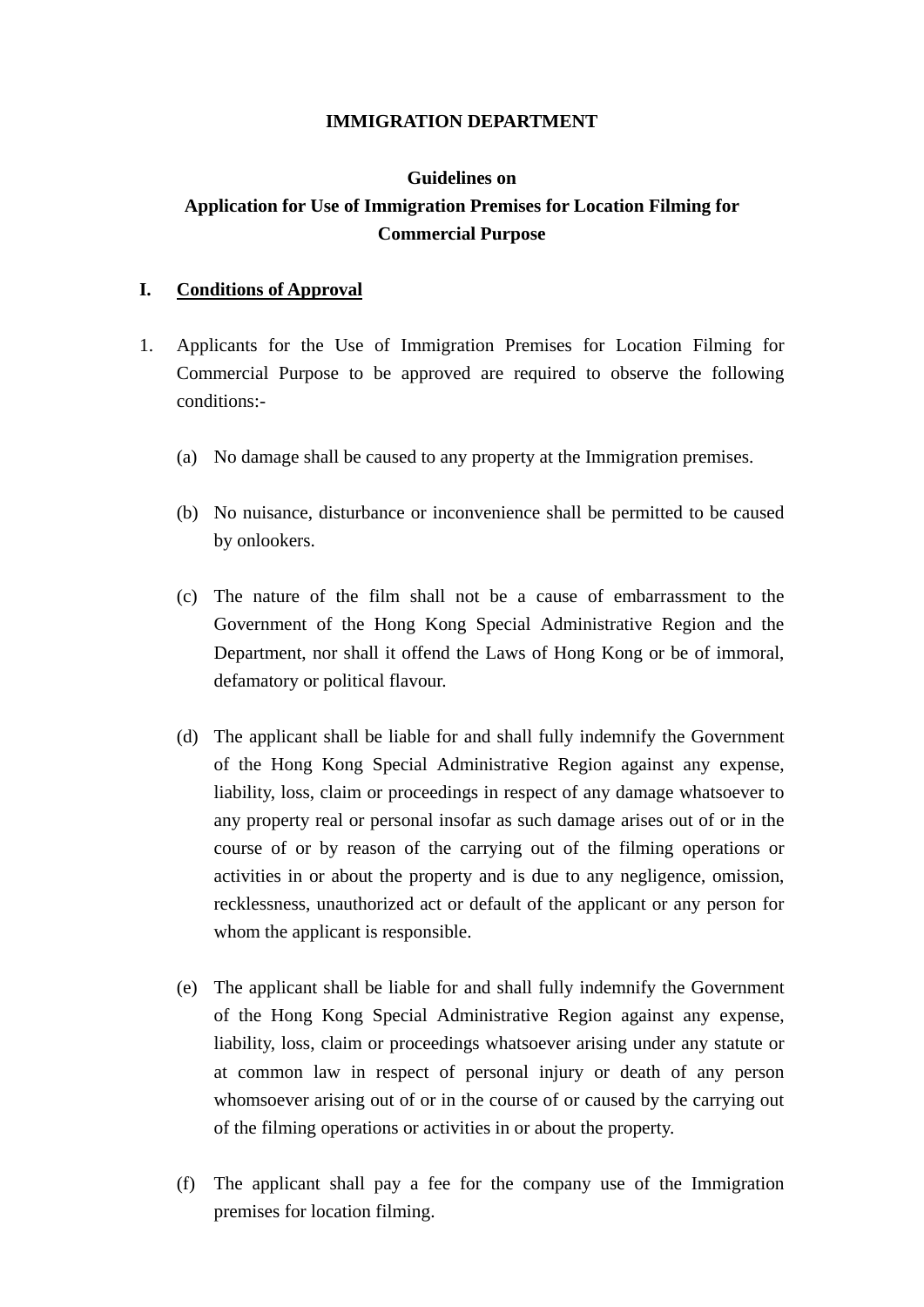- (g) The applicant shall follow the directions and instructions of the staff of the Immigration Department.
- (h) The applicant shall not, without the prior written approval of the Immigration Department, erect any fixtures or fittings at the venue.
- (i) The applicant shall upon its leaving the venue or upon the expiry of the permitted period of use as the case may be:
	- remove at the applicant's own cost all of its equipment, fittings and fixture from the venue; and
	- deliver up the venue in a clean, hygienic and tidy condition to the satisfaction of the Immigration Department.
- (j) No eating, drinking or smoking shall be allowed inside the Immigration premises.
- (k) Lighting of fire or the use of fireworks, explosives, inflammable materials and any pyrotechnic materials are strictly prohibited.
- 2. An application will only be approved at the acceptance of the above conditions by the applicant. The applicant is required to acknowledge such acceptance on the Letter of Approval issued by the Department.
- 3. For the purpose of implementing the above conditions, any act, default, neglect or omission committed by any servants, agents, contractors, or associates of the applicant shall be deemed to be the applicant's act, default, neglect or omission.
- 4. For the avoidance of doubt, it is clearly stated that the permitting of the use of the Immigration premises is personal to the applicant and there is no intention on the part of the Immigration Department to create a tenancy of whatsoever nature in the applicant's favour. The Immigration Department shall have unimpeded access to the Immigration premises at all times during the permitted period of use.
- 5. If, in the course of the filming operations, the applicant fails to observe any of the above conditions, or if any unforeseen reasons arise, or if the Immigration Department should require to take over the Immigration premises or facilities for its own use during the permitted period of use, the Immigration Department shall be entitled to withdraw the permission for the use of the Immigration premises or facilities without giving any prior notice and without incurring any liability to pay the applicant any direct or indirect charges. The hiring charges, if already paid, would be refunded on a pro-rata basis in such circumstances.